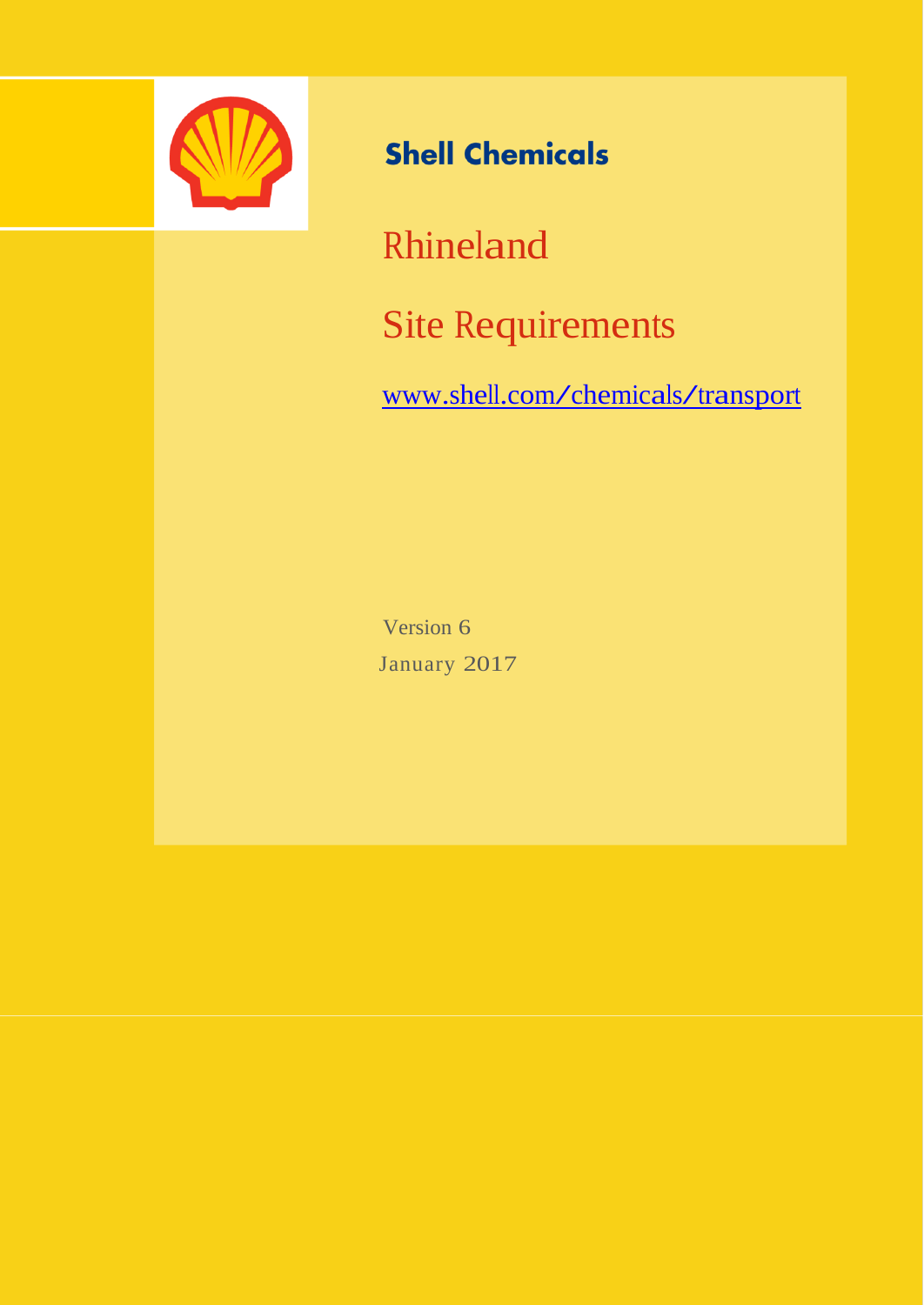## 1. Name of Installation: Terminal Rhineland, Germany

See also **[General](http://www.shell.com/content/dam/shell-new/local/business/chemicals/downloads/pdf/products-services/suppliers-guide/general-site-requirements.pdf)** Requirements

#### 2. Physical address of location

Shell Deutschland Oil GmbH Terminal Rhineland-North Godorfer Hauptstraße 150 50997 Köln Germany

Shell Deutschland Oil GmbH Terminal Rhineland-South Ludwigshafener Straße 1 – Tor 9 50389 Wesseling Germany

#### 3. Loading times / Announcement of loading

All vehicles for loading of Toluene (only Godorf) are admitted to the terminal as follows:

Deliveries in Germany: Sunday 22:00 – Saturday 11:00 hrs Deliveries in European Community: Sunday 22:00 – Saturday 11:00 hrs Deliveries outside EC: Monday – Friday 08:00 - 13:00 hrs

Attention: Trucks that arrive after 13:00 hrs will be handled the next working day. Invoices and copies of orders need to be known at least two working days (48hrs) before loading!!

Local public holidays may have an impact on loading times.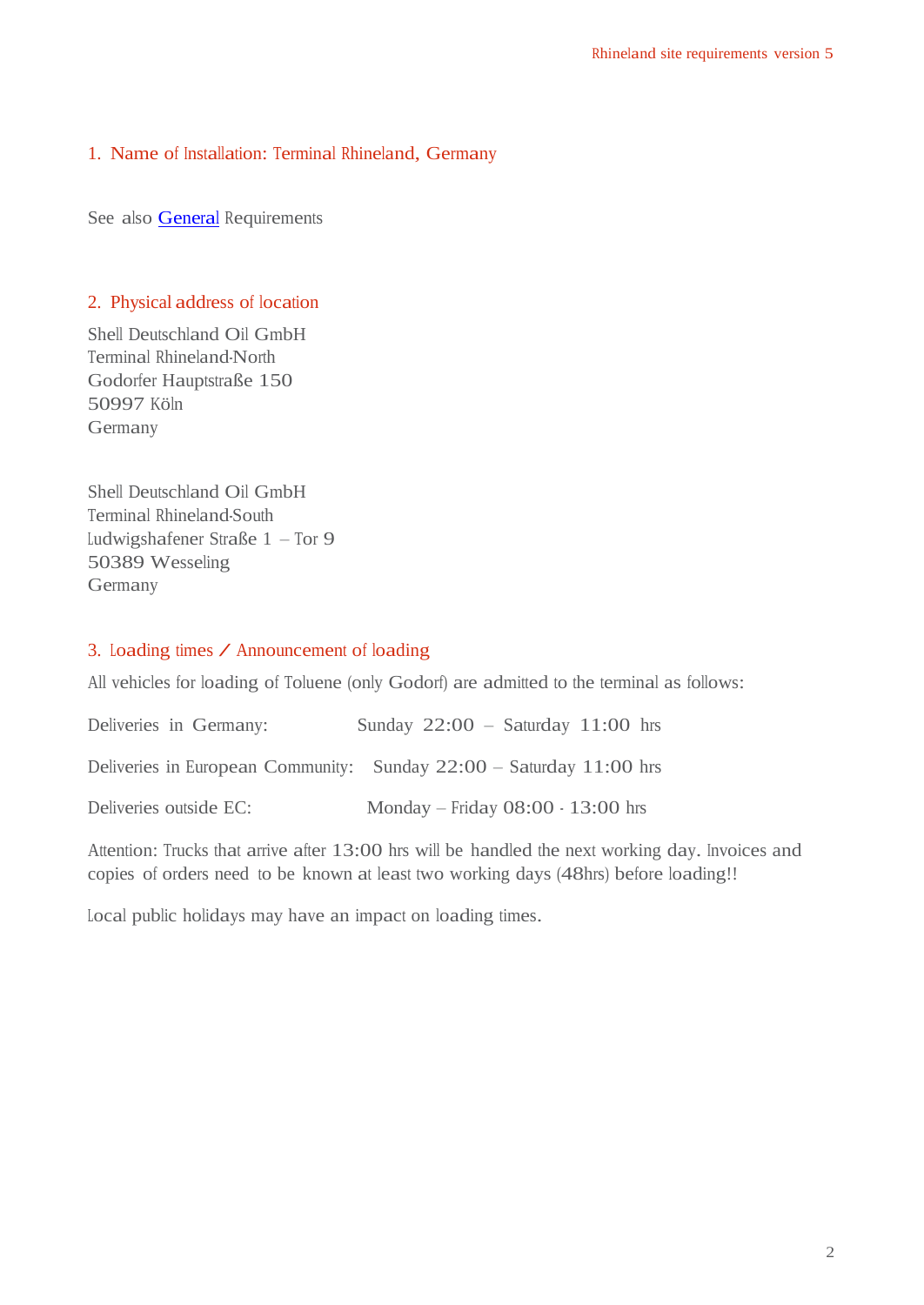#### 4. Life Saving Rules.

From July 1, 2009 Shell's Life-Saving Rules have been fully enforced.

Shell's Life-Saving Rules set out clear and simple "do's and don'ts" covering activities with the highest potential safety risk. They are not new. Most people comply with them every day – but there are still breaches taking place. The Life-Saving Rules help to make sure that rules are followed and people are protected.

Compliance with the Life Saving Rules is mandatory, and the Life Saving Rules are applicable to all operations under Shell's operational and / or governance control. Each reported non-compliance will be investigated. And failure to comply will result in disciplinary action, up to and including termination of employment for Shell employees, or for employees of contractors or sub-contractors, removal from the site and disqualification from future Shell work. Supervisors are held accountable to communicate and ensure compliance.

If you choose to break the rules,

You choose not to work for Shell.

The 12 Life-Saving Rules are:

 Work with a valid work permit when required Conduct gas tests when required Verify isolation before work begins and use the specified life protecting equipment Obtain authorisation before entering a confined space Obtain authorisation before overriding or disabling safety critical equipment Protect yourself against a fall when working at height Do not walk under a suspended load Do not smoke outside designated smoking areas No alcohol or drugs while working or driving While driving, do not use your phone and do not exceed speed limits Wear your seat belt Follow prescribed Journey Management Plan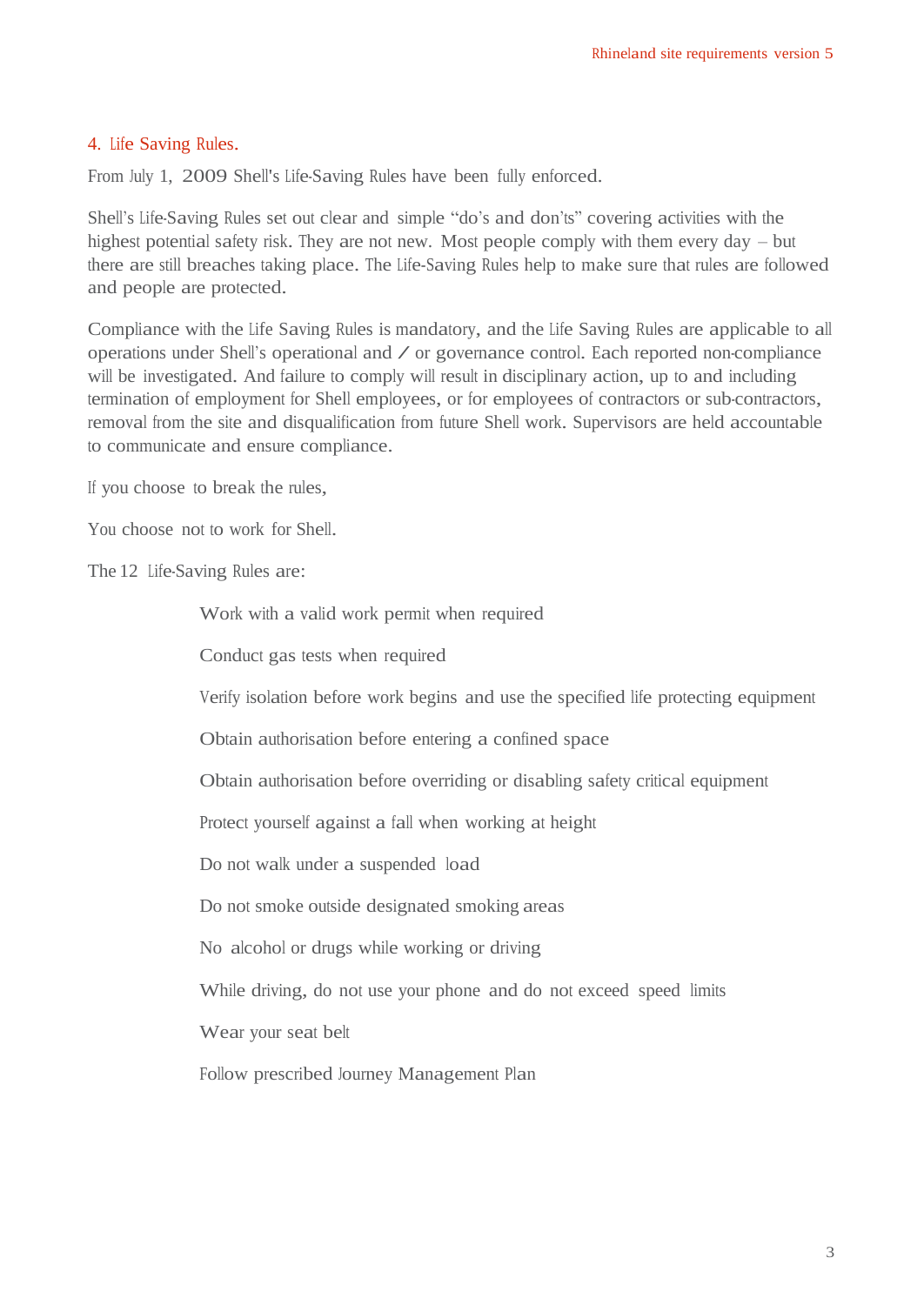#### 5. Driver's responsibilities / Safety requirements

On their initial visit to terminal, drivers will undergo a general site introduction including safety rules and general rules of conduct.

Drivers will undergo a specific briefing concerning the relevant loading facilities.

Regular customers may receive an individual identity card that cannot be used by another driver. Single appearances of drivers will be covered by a one-time-card to be programmed on site (causes waiting time).

Attention: Drivers who do not speak at least basic German language cannot be accepted for loading because of safety reasons. There is no personnel available to assist the driver throughout the loading procedure, so in case of emergency the driver must be able to follow the instructions given via loudspeaker. In case that the driver is accompanied by a translator, both have to wear the described personal protection equipment. There is no personal protection equipment available at the terminal.

Generalpersonalprotectionequipmentcomprises:

Shoes: Oil resistant, hard front (steel toe cap), antistatic safety shoes (EN 345)

Clothing: Flame retardant, long trousers, long sleeves on jacket or overall (EN 340) Drivers must wear reflective clothing including reflective stripes at arms and legs on the site.

Helmet: Safety helmet (EN 397)

Eye protection: Suitable eye protection can be helmet with vizier or glasses (EN 166)

Fall protection: The fall protection system (harness type) is to be used

### 6. Contact details

Dispatchers Office Terminal Rhineland North (Godorf)

Telephone + 49 2236 75 8317

Fax  $+49$  2236 41654

Dispatchers Office Terminal Rhineland South (Wesseling)

Telephone  $+49$  2236 79 2597

Fax  $+49$  2236 79 2588